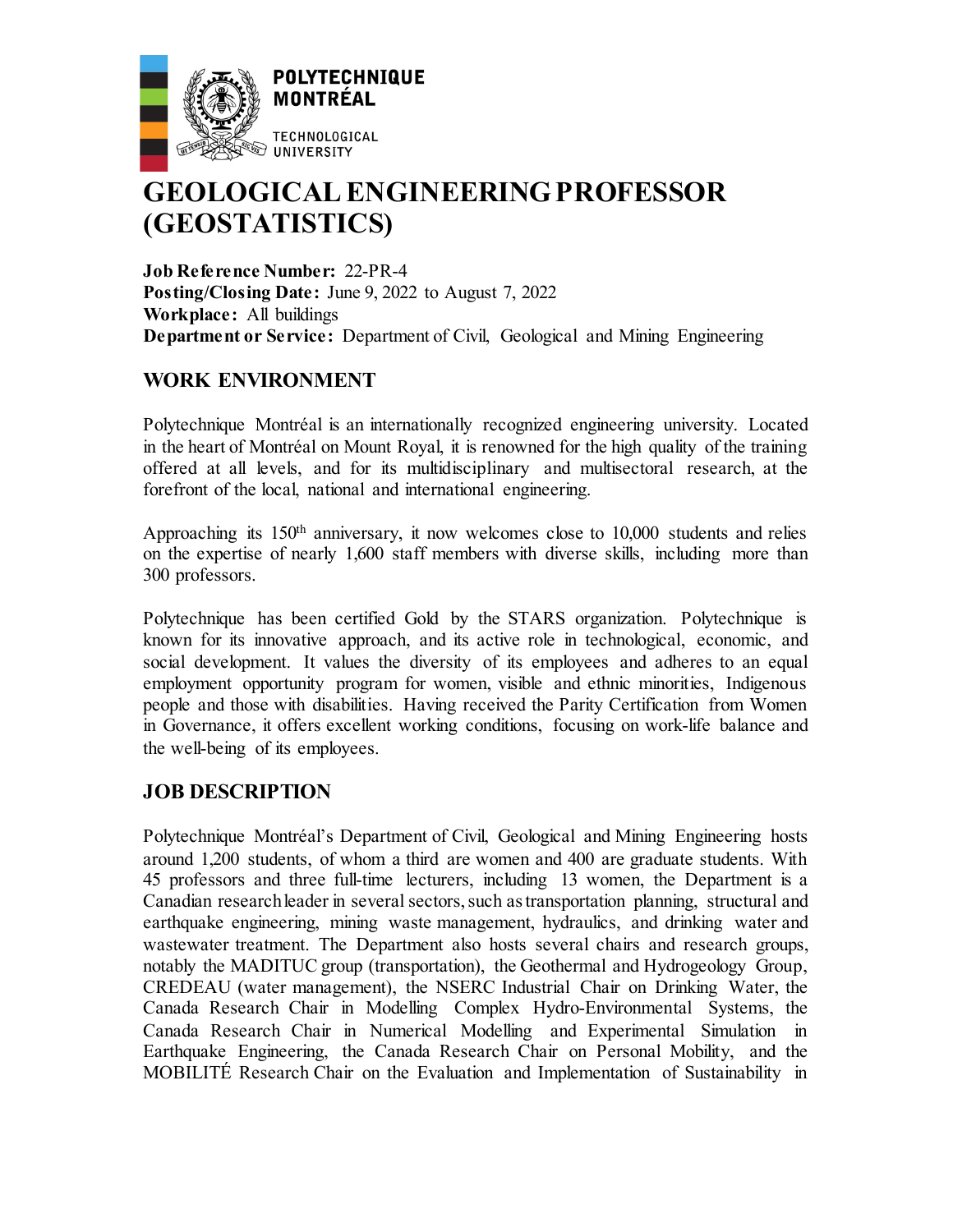Transportation. The Department is a partner of the Research Institute on Mines and the Environment – RIME UQAT – Polytechnique.

The Department of Civil, Geological and Mining Engineering is looking for a person who has a particular interest in geostatistics as applied to one or more of the following specialties, but not limited to:

- Mineral resource assessment
- Hydrogeology
- Geophysics
- Environment
- Numerical modelling
- Machine learning or deep learning

The candidate specializes in one or several of the aforementioned areas, and their research program uses both an experimental and/or modelling approach and in-situ investigation. Finally, the candidate should have an interest in developing interdisciplinary collaborations within and outside the Department of Civil, Geological and Mining Engineering.

#### **RESPONSIBILITIES**

The successful candidate will carry out the responsibilities of this position with dynamism and creativity. Among other duties, they will:

- Demonstrate a commitment to excellence in teaching at the undergraduate, graduate and doctoral levels;
- Supervise undergraduate, graduate and doctoral students;
- Carry out innovative research projects;
- Obtain grants and contracts aimed at supporting research work with the aim of training highly qualified personnel;
- Publish the scientific results of this research;
- Participate in the department's teaching and research activities;
- Collaborate with other research teams at Polytechnique Montréal or other institutions:
- Contribute to enhancing Polytechnique Montréal's visibility and influence in Québec and internationally.

## **PROFILE AND JOB REQUIREMENTS**

The candidate will meet the following requirements:

- Hold a PhD in engineering or equivalent in a relevant field;
- Have a proven track record of developing and conducting an independent research program that will enable them to obtain funding to supervise graduate students;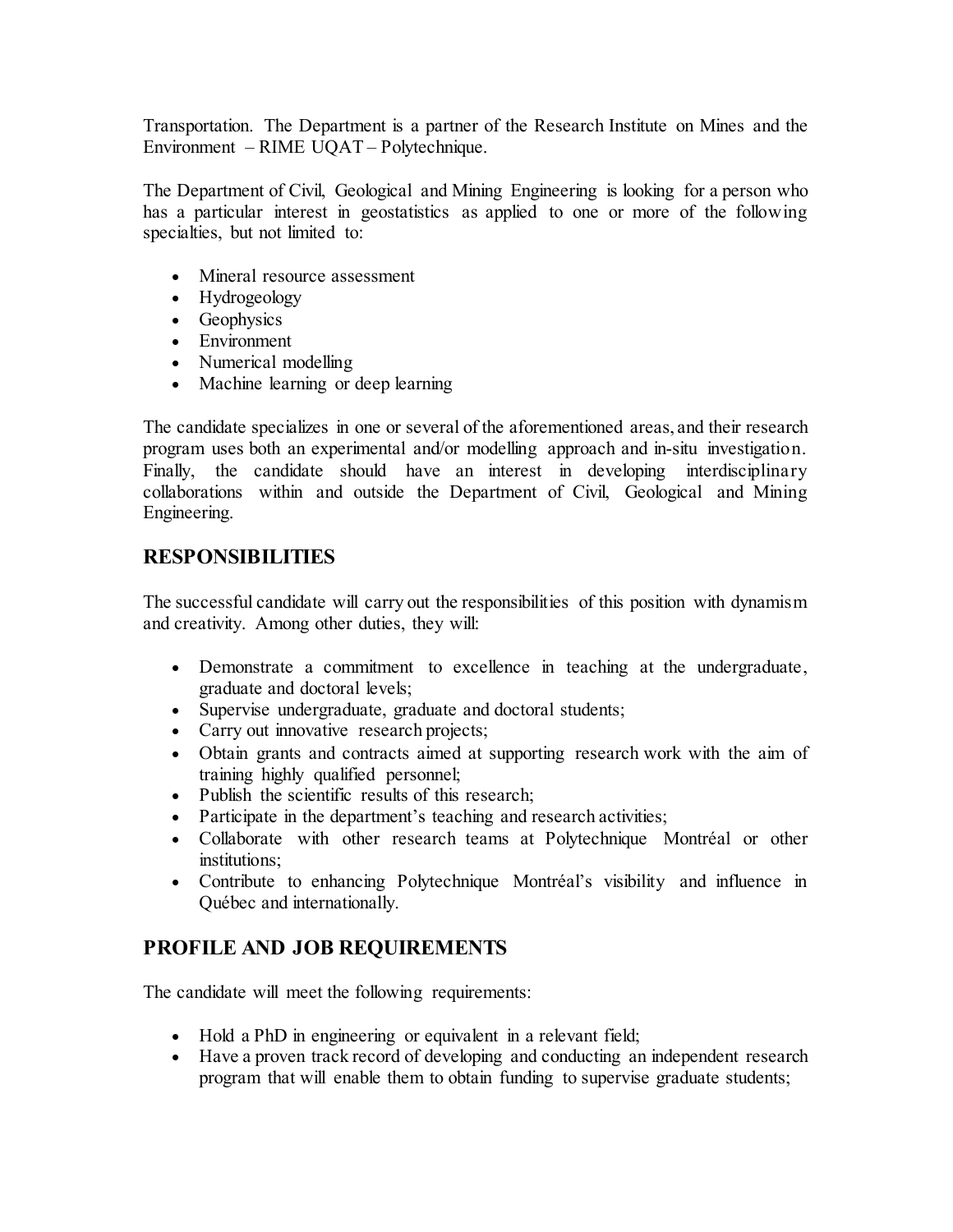- Demonstrate excellent teaching skills, if possible supported by teaching evaluations;
- Be able to contribute positively to the department's working environment and adhere to Polytechnique's values of excellence, creativity, integrity, collaboration, respect and openness;
- Be a member of the Ordre des ingénieurs du Québec (OIQ) or take the necessary steps to become a member before submitting their tenure file;
- Have a sufficient command of oral and written French before submitting their tenure file, since French is the language of instruction at Polytechnique Montréal.

Polytechnique Montréal will provide the candidate with the necessary assistance and support to register with the OIQ and to learn French.

Applicants with a bachelor's degree in engineering or with industry experience are encouraged to include this in their application.

## **ADVANTAGES OF WORKING AT POLYTECHNIQUE MONTRÉAL**

This position is tenure-track.

Salary and benefits are determined in accordance with the provisions of the collective agreement in effect. This agreement provides for, among others:

- Provisions for work-family balance, such as maternity, paternity and adoption leave, in addition to the Québec Parental Insurance Plan;
- The possibility of benefiting from paid respite periods;
- A defined-benefits pension plan.

In addition, relocation and immigration support is available to the successful candidate and their family.

To learn more about Polytechnique Montréal and the benefits of contributing to its mission, please explore: **[Avantages et milieu de vie](https://www.polymtl.ca/carriere/avantages-et-milieu-de-vie)**.

#### **START DATE**

As soon as possible.

#### **APPLICATIONS**

Candidates are invited to submit an application file that includes:

- A cover letter
- A CV
- A statement of main achievements and teaching philosophy